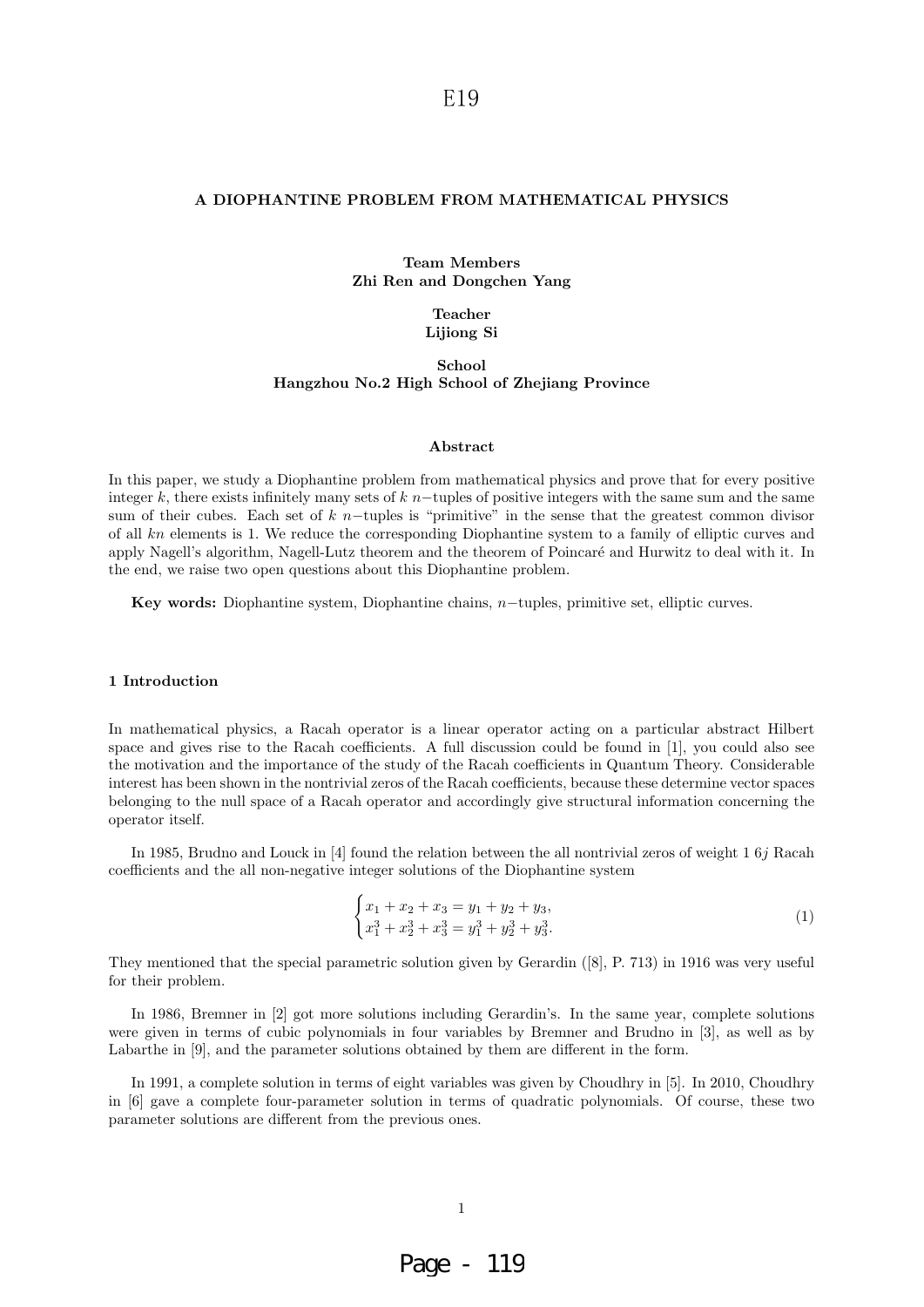In this paper, we consider the positive integer solutions of the Diophantine chains

$$
\begin{cases}\n\sum_{j=1}^{n} x_{1j} = \sum_{j=1}^{n} x_{2j} = \dots = \sum_{j=1}^{n} x_{kj} = A, \\
\sum_{j=1}^{n} x_{1j}^{3} = \sum_{j=1}^{n} x_{2j}^{3} = \dots = \sum_{j=1}^{n} x_{kj}^{3} = B, \\
n \ge 2, \ k \ge 1,\n\end{cases}
$$
\n(2)

where A, B are positive integers, which are determined by k n–tuples  $(x_{i1}, x_{i2}, \dots, x_{in}), i = 1, \dots, k$ . For  $n = 2, k = 2$ , it has been shown in [11] that (2) have no nontrivial integer solutions, so we consider  $n \geq 3$ . For  $n = 3, k = 2, (2)$  reduce to (1). For  $n = 3, k > 3$ , Choudhry in [6] gave a parameter solution in rational numbers of (2), but the solutions are not all positive, i.e., there are arbitrarily long Diophantine chains of the form (2) with  $n = 3$ .

The Diophantine chains (2) can be transformed into the following Diophantine system

$$
\begin{cases}\nx_{i1} + \cdots + x_{in} = A, \\
x_{i1}^3 + \cdots + x_{in}^3 = B, \\
x_{ij} > 0, \ A > 0, \ B > 0, \\
i = 1, \dots, k, \ j = 1, \dots, n, \ n \ge 2, \ k \ge 1.\n\end{cases}
$$
\n(3)

In 2011, Zhang and Cai in [13] studied a Diophantine system which is similar to (3), the method of this paper is inspired by their paper's, but we use the Nagell's algorithm to get a family of elliptic curves.

We mainly investigate the positive integer solutions of (2) or (3) for  $n \geq 3, k \geq 1$ , and prove the following theorem by using the theory of elliptic curves, including Nagell's algorithm, Nagell-Lutz theorem and the theorem of Poincaré and Hurwitz. The method used here is different from the methods used by Choudhry in [5], [6] and the result is stronger than Choudhry's.

**Theorem 1.** For  $n > 3, k > 1$ , the Diophantine chains (2) have infinitely many coprime positive integer solutions. Equivalently, for every positive integer k, there exists infinitely many primitive sets of k n–tuples of positive integers with the same sum and the same sum of their cubes.

A set S of n−tuples of positive integers is called primitive if the greatest common divisor of all elements of all *n*−tuples of S is 1.

In geometry, for each  $i$ , we can consider (3) as the intersection of a hyperplane and a hypersurface. To find the positive integer points on their intersection, we fix  $n-3$  variables in the n−tuples, then the problem is transformed into finding positive integer points on a family of cubic curves, which is essentially a family of elliptic curves. Hence, we can use the theory of elliptic curves to deal with the new problem. The exact process will be given in sections 3 and 4.

#### **2 The theory of elliptic curves**

The Diophantine equation is one of the oldest branches of number theory, which deals with the solutions of polynomial equations or systems of equations in integers or rational numbers. One of the fascinations of the Diophantine equation is that the problems of it are usually easy to state, but sometimes very difficult to solve. When they can be solved, they always need extremely sophisticated mathematical theories and tools. The typical example is the Fermat's Last Theorem. The problem about Diophantine equation is called Diophantine problem.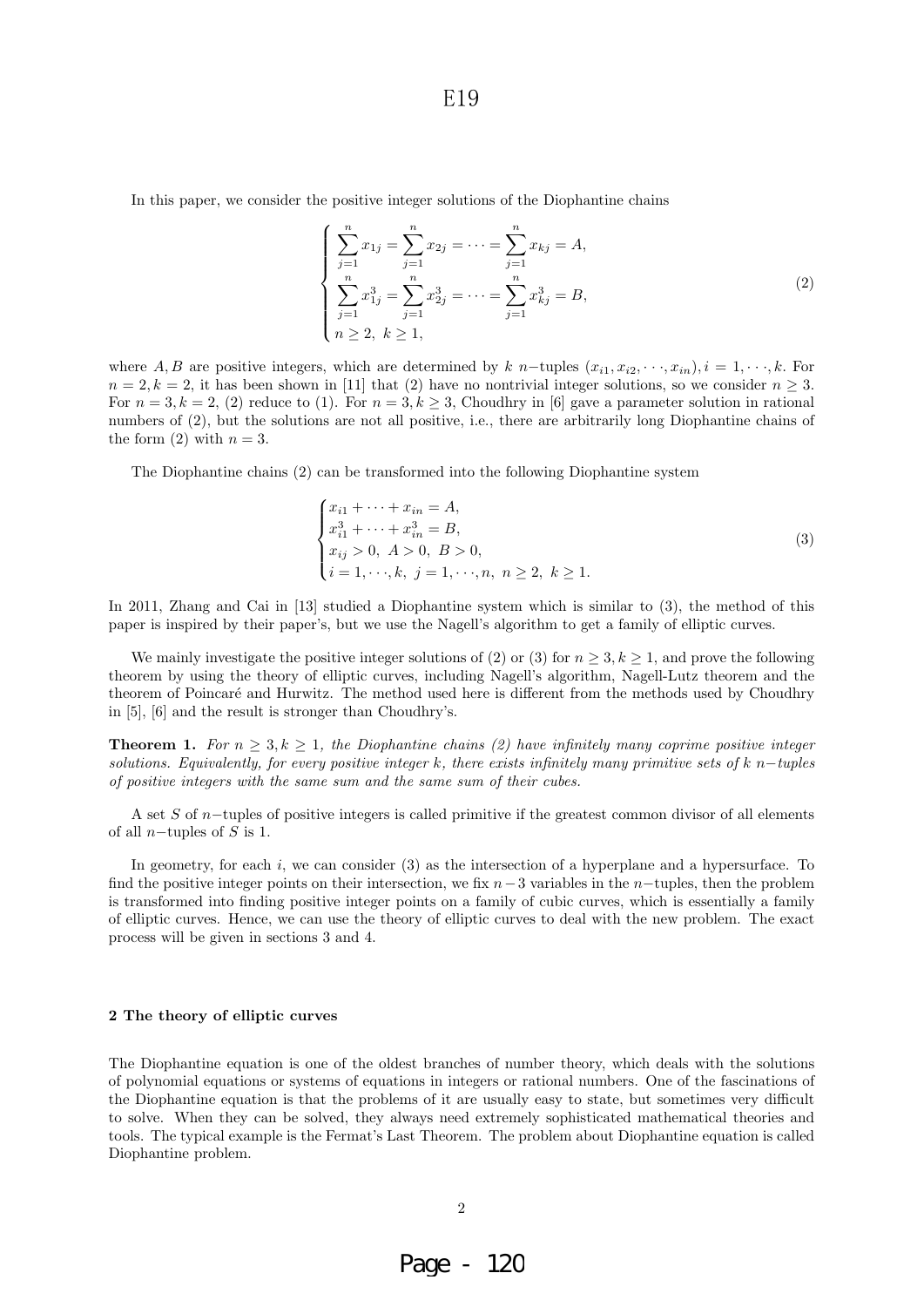

Figure 1: group law for  $y^2 = x^3 + ax^2 + bx + c$ 

Elliptic curve is a very useful tool to study Diophantine equation, it is not only an important investigated object of number theory, but also a basic investigated object of algebraic geometry. We shall give the definition and some basic properties of elliptic curve. There are many definitions of it, the simplest form is defined by the Weierstrass equation in the field of rational numbers Q:

$$
E: y^2 + a_1xy + a_3y = x^3 + a_2x^2 + a_4x + a_6 \ (a_i \in \mathbb{Q}),
$$

where the discriminant of this equation is not zero, which can reduce to  $y^2 = x^3 + ax^2 + bx + c$  or  $y^2 =$  $x^3 + ax + b$ .

A very beautiful property of elliptic curve is the group law, i.e., the all rational points on the elliptic curve form a group under an operator, then the theory of group can be applied on the elliptic curve. The group law is illustrated in figure 1, through any two rational points on the elliptic curve, say  $P$  and  $Q$ , we can get the third point, denoted by  $P * Q$ . The reflective point of  $P * Q$  about the x axis is denoted by  $P + Q$ , where the symbol " + " is the operator of the group. When  $Q = P$ , we can get  $P + P$ .

Let  $E(\mathbb{Q}) = \{(x, y) | y^2 + a_1xy + a_3y = x^3 + a_2x^2 + a_4x + a_6\} \cup \{O\}$ , it is an abelian group under the operator " $+$ ", where  $\overline{O}$  denotes the point at infinity on the elliptic curve, which is the zero element of the group. Then we have the following famous theorem.

**Mordell's Theorem.** The group  $E(\mathbb{Q})$  is finitely generated.

When we have the group law and the operator, the order of an element is defined, i.e., the order of a rational point. A rational point  $P$  on the elliptic curve is said to have order  $m$ , if

$$
[m]P = \underbrace{P + \cdots + P}_{m} = O,
$$

and  $m'P \neq O, 1 \leq m' \leq m$ . If such an m exists, then P has finite order; otherwise it has infinite order.

Next, we give the process of calculating  $[2]P = P + P$ , let  $P = (x_0, y_0)$  be a rational point on the elliptic curve  $E: y^2 + a_1xy + a_3y = x^3 + a_2x^2 + a_4x + a_6$   $(a_i \in \mathbb{Q})$ , then the slope of the tangent line at P is

$$
k = \frac{3x_0^2 + 2a_2x_0 + a_4 - a_1y_0}{2y_0 + a_1x_0 + a_3},
$$

the tangent line is  $y = k(x-x_0) + y_0$ , substitute it into the equation of E, we get a cubic equation of x, from the relation between the roots and coefficients, we obtain the coordinates of the intersection point  $(x_1, y_1)$ , then we have  $[2]P = (x_1, -y_1 - a_1x_1 - a_3).$ 

To prove our theorem, we need the following two profound theorems.

Page - 121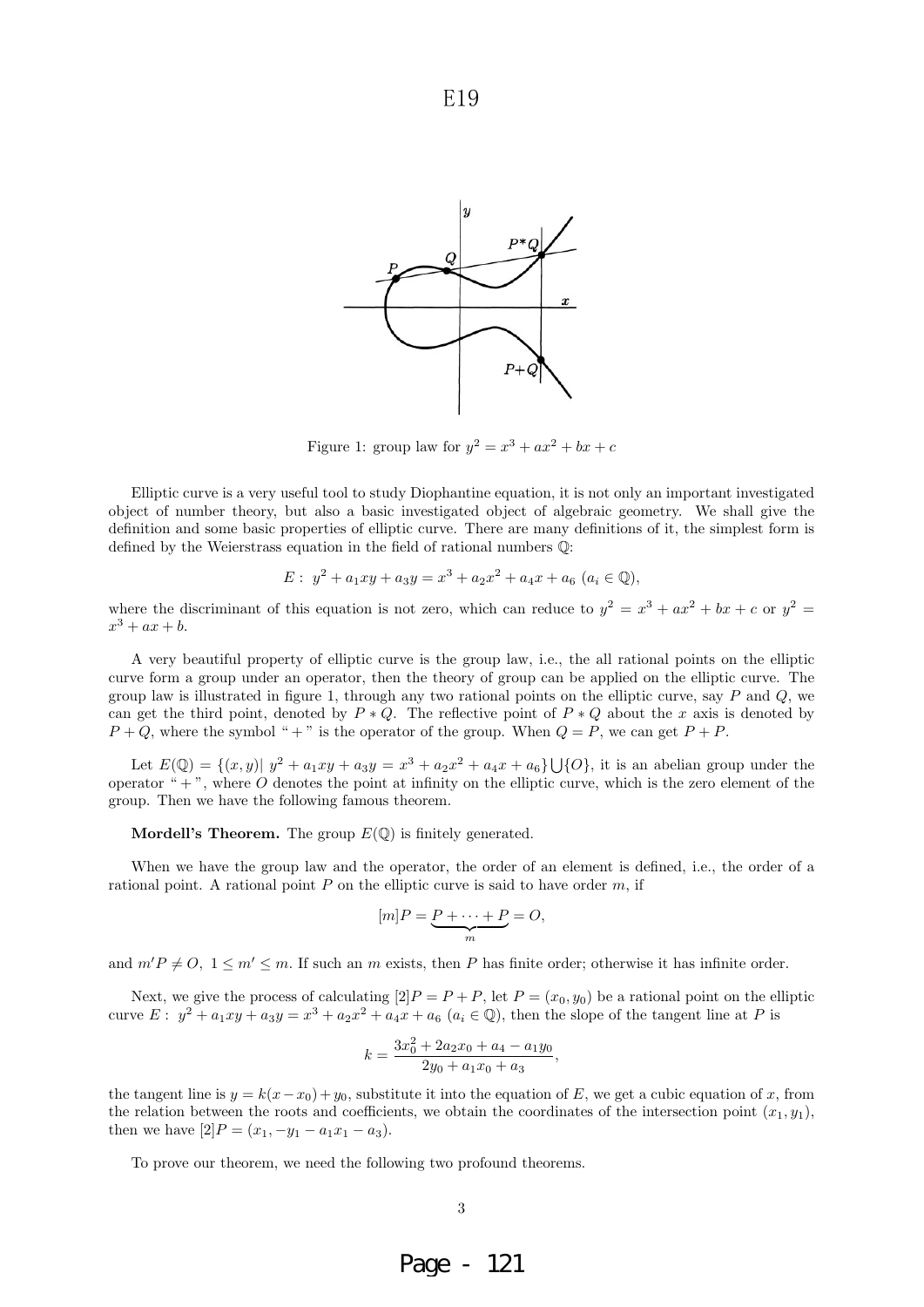**Nagell-Lutz Theorem** ([10], P. 56). Let the equation of the elliptic curve be

$$
y^2 = x^3 + ax^2 + bx + c \ (a, b, c \in \mathbb{Z}),
$$

the discriminant of the cubic polynomial is  $\Delta = -4a^3c + a^2b^2 + 18abc - 4b^3 - 27c^3$ , let  $P = (x, y)$  be a rational point of finite order, then x and y are integers; and either  $y = 0$  or else  $y|\Delta$ .

From this theorem, we know that if x or y is not an integer, then  $P = (x, y)$  is a rational point of infinite order, hence there are infinitely many rational points on the elliptic curve.

**The theorem of Poincaré and Hurwitz** ([12], P. 78). If the elliptic curve has infinitely many rational points, then it has infinitely many rational points in every neighborhood of any one of them.

#### **3 Two propositions**

In this section, we give two propositions, where the proposition 3 is the key step to prove our theorem. And the proofs of these two propositions are the applications of the theory of elliptic curves and need many calculations.

In fact, in order to prove the theorem, we only need the case for  $n = 3$  of proposition 2. However, the proposition 2 and its proof are of interest for their own sake, so it's worth including them even though they provide more information than it is needed.

**Proposition 2.** For  $n \geq 3$ , the Diophantine system

$$
\begin{cases}\n x_1 + \dots + x_n = \frac{n(n+1)}{2}, \\
 x_1^3 + \dots + x_n^3 = \frac{n^2(n+1)^2}{4},\n\end{cases}
$$
\n(4)

has infinitely many rational solutions.

*Proof.* It's easy to see that  $x_1 = 1, x_2 = 2, \dots, x_n = n$  is a solution of (4). Taking  $x_1 = 1, x_2 =$  $2, \dots, x_{n-3} = n-3$ , we have

$$
\begin{cases} x_{n-2} + x_{n-1} + x_n = 3(n-1), \\ x_{n-2}^3 + x_{n-1}^3 + x_n^3 = 3(n-1)(n^2 - 2n + 3). \end{cases}
$$

Eliminating  $x_{n-2}$ , we get

$$
3x_{n-1}^2x_n + 3x_{n-1}x_n^2 + 9(1-n)x_{n-1}^2 + 9(1-n)x_n^2 + 18(1-n)x_{n-1}x_n
$$
  
+ 27(n - 1)<sup>2</sup>(x<sub>n-1</sub> + x<sub>n</sub>) - 6(n - 1)(2n - 1)(2n - 3) = 0,

leading to

$$
3\frac{x_n}{x_{n-1}} + 3\left(\frac{x_n}{x_{n-1}}\right)^2 + 9(1-n)\frac{1}{x_{n-1}} + 9(1-n)\left(\frac{x_n}{x_{n-1}}\right)^2 \frac{1}{x_{n-1}} + 18(1-n)\frac{x_n}{x_{n-1}}\frac{1}{x_{n-1}}
$$
  
+ 27(n-1)<sup>2</sup> $\left(\frac{1}{x_{n-1}^2} + \frac{x_n}{x_{n-1}}\frac{1}{x_{n-1}^2}\right) - 6(n-1)(2n-1)(2n-3)\frac{1}{x_{n-1}^3} = 0.$   

$$
u = \frac{x_n}{x_{n-1}}, \ v = \frac{1}{x_{n-1}},
$$

Put

$$
4\phantom{.0}
$$

 $x_{n-1}$ 

Page - 122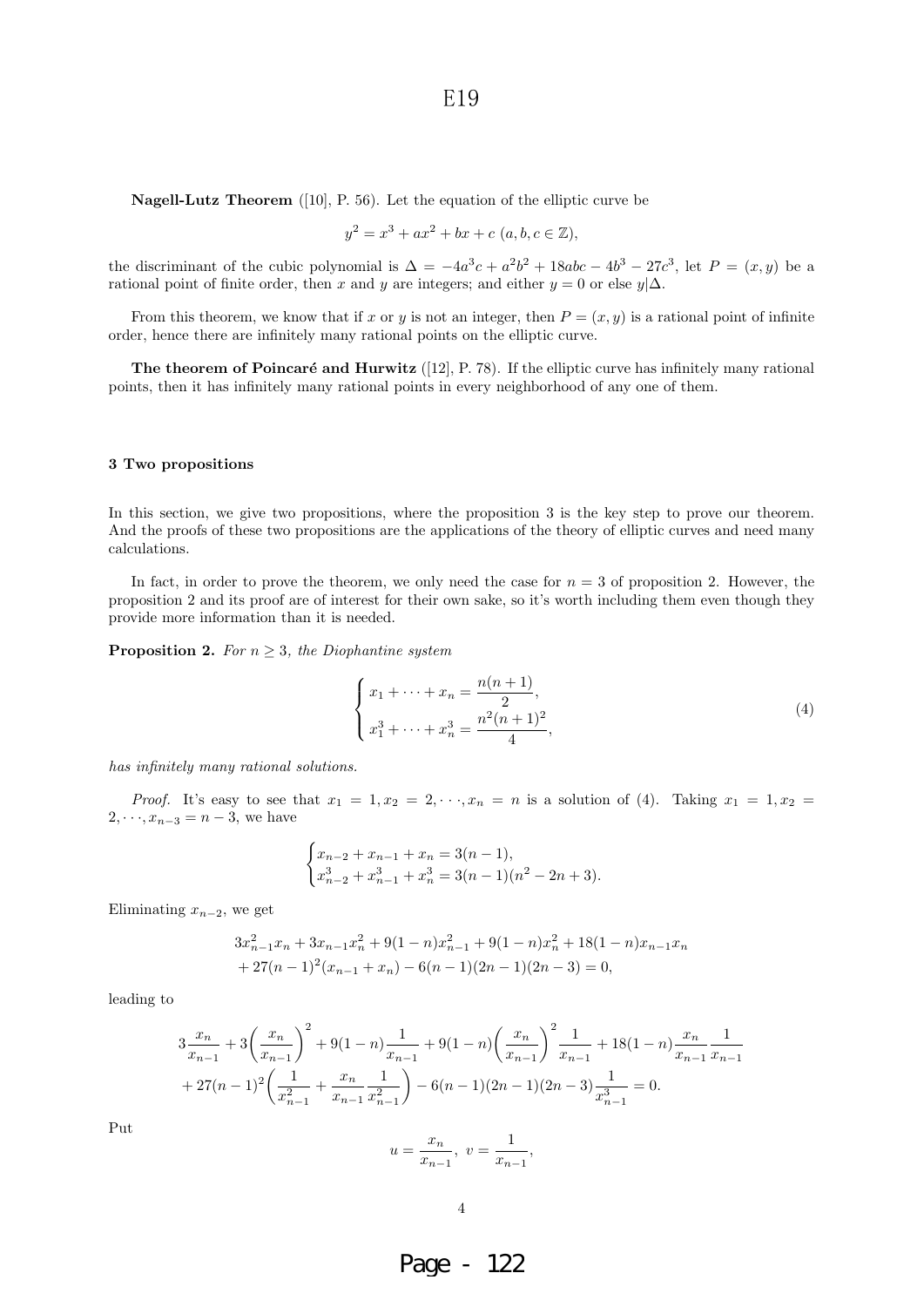we have

$$
-6(n-1)(2n-1)(2n-3)v3 + 9(1-n)u2v + 27(n-1)2uv2 + 3u2 + 18(1-n)uv + 27(n-1)2v2 + 3u + 9(1-n)v = 0.
$$

Next, we use the Nagell's algorithm ([7], P. 115) to transform the above equation into the Weierstrass equation. Let both sides of the above equation be divided by  $v^3$ , and let  $t = \frac{u}{v}$ , we get

$$
(9(1-n)t2 + 27(n - 1)2t – 6(n - 1)(2n - 1)(2n - 3))v2+ (3t2 + 18(1 - n)t + 27(n - 1)2)v + 3t + 9(1 - n) = 0.
$$

Because of the coefficient  $9(1 - n)t^2 + 27(n - 1)^2t - 6(n - 1)(2n - 1)(2n - 3)$  is not zero for  $n \ge 3$  and any  $t \in \mathbb{Q}$ , we can consider it as a quadratic equation of v, if it has rational solutions, the discriminant should be a perfect square, i.e.,

$$
\Delta(t) = 9(t - 3n + 3)(t^3 + (3n - 3)t^2 - 9(n - 1)^2t + (n - 1)(5n^2 - 10n - 3))
$$

is a square of some rational number.

Let

$$
\rho = \tau^4 \Delta(t) = 9(t - 3n + 3)(t^3 + (3n - 3)t^2 - 9(n - 1)^2 t + (n - 1)(5n^2 - 10n - 3))\tau^4,
$$

putting  $t = 3n - 3 + \frac{1}{\tau}$ , we have

$$
\rho = 72(n-1)(2n-1)(2n-3)\tau^3 + 324(n-1)^2\tau^2 + 108(n-1)\tau + 9.
$$

Taking the transformation

$$
(\tau,\rho) = \left(\frac{X}{c}, \frac{Y^2}{c^2}\right),\,
$$

where  $c = 72(n-1)(2n-1)(2n-3)$ , we get a family of elliptic curves

$$
E_n: Y^2 = X^3 + 324(n-1)^2 X^2 + 7776(n-1)^2 (2n-1)(2n-3)X
$$
  
+ 216<sup>2</sup>(n-1)<sup>2</sup>(2n-1)<sup>2</sup>(2n-3)<sup>2</sup>,

where  $n \geq 3$  is a positive integer.

The birational transformation of this process is

$$
\begin{cases}\n x_{n-1} = \frac{-Y - 216(n-1)(2n-1)(2n-3)}{6X}, \\
 x_n = \frac{3(n-1)(X + 24(2n-1)(2n-3))}{X},\n\end{cases}
$$
\n(5)

the inverse transformation is

$$
\begin{cases}\nX = \frac{72(n-1)(2n-1)(2n-3)}{x_n - 3n + 3}, \\
Y = \frac{216(n-1)(2n-1)(2n-3)(3n-3-2x_{n-1}-x_n)}{x_n - 3n + 3}.\n\end{cases}
$$
\n(6)

The discriminant of  $E_n$  is  $\Delta(n) = 58773123072(n-1)^4(2n-1)^3(2n-3)^3$ , where  $n \ge 3$ , it's easy to see that  $\Delta(n) \neq 0$ , i.e.,  $E_n$  is nonsingular.

Noting that  $x_1 = 1, x_2 = 2, \dots, x_n = n$  is a solution of (4), let  $x_{n-1} = n-1, x_n = n$  in (6), we get  $X = -72(n-1)(2n-1), Y = 216(n-1)(2n-1).$ 

Page - 123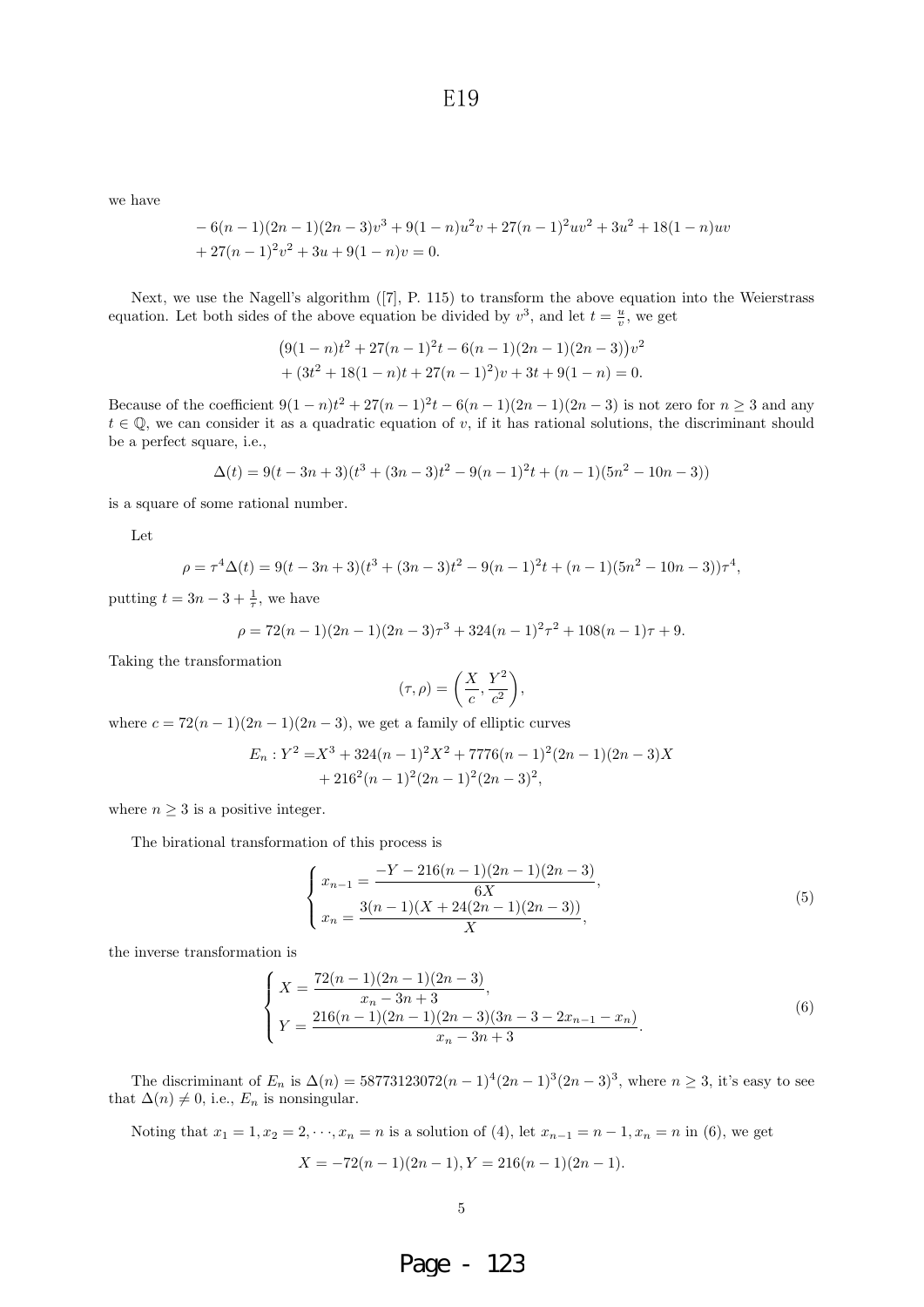It means that the point  $P = (-72(n-1)(2n-1), 216(n-1)(2n-1))$  lies on  $E_n$ . Using the group law on the elliptic curve, we obtain the points

$$
[2]P = (144(n - 1)(2n - 1), -216(n - 1)(2n - 1)(18n - 17)),
$$
  
\n
$$
[3]P = (-4(6n - 5)(6n - 7), 8(108n^2 - 216n + 109)),
$$
  
\n
$$
[4]P = (X_4, Y_4),
$$

where

$$
X_4 = \frac{288(n-1)(2n-1)(18n-19)}{(18n-17)^2},
$$
  
\n
$$
Y_4 = \frac{216(n-1)(2n-1)(11664n^4 - 42768n^3 + 57456n^2 - 33084n + 6731)}{(18n-17)^3}.
$$

To prove that there are infinitely many rational points on  $E_n$ , it is enough to find a rational point on  $E_n$ with x–coordinate not in  $\mathbb{Z}$ . We consider the x–coordinate of the point [4]P, when the numerator of the  $x$ −coordinate of it is divided by the denominator, the remainder equals

$$
r = -704n + \frac{2080}{3},
$$

for  $n \geq 3$ , r is not an integer, and the denominator  $(18n - 17)^2$  is an integer, then  $X_4$  is not an integer. By the Nagell-Lutz theorem ([10], P. 56), [4] P is a point of infinite order, hence  $E_n$  has infinitely many rational points for  $n \geq 3$ . From the birational transformation (5), we have

$$
x_{n-2} = \frac{Y - 216(n-1)(2n-1)(2n-3)}{6X},
$$

then the Diophantine system (4) has infinitely many rational solutions.  $\Box$ 

Next, we state the proposition 3, and the proof is relatively simpler than the proposition 2, which is due to the theorem of Poincaré and Hurwitz, this is the key point in our paper.

**Proposition 3.** For  $n \geq 3$ , the Diophantine system (4) has infinitely many positive rational solutions.

*Proof.* Because of  $x_1 = 1, x_2 = 2, \dots, x_{n-3} = n-3$ , to prove that there are infinitely many  $x_j > 0, j =$  $1, \dots, n$ , we only need to prove  $x_j > 0, j = n-2, n-1, n$ . From (5) and  $x_{n-2}$ , we have the following equivalent condition

$$
\begin{cases}\n x_{n-2} = \frac{Y - 216(n-1)(2n-1)(2n-3)}{6X} > 0, \\
 x_{n-1} = \frac{-Y - 216(n-1)(2n-1)(2n-3)}{6X} > 0, \\
 x_n = \frac{3(n-1)(X + 24(2n-1)(2n-3))}{X} > 0, \\
 \Longleftrightarrow X < -24(2n-1)(2n-3), |Y| < 216(n-1)(2n-1)(2n-3).\n\end{cases}
$$
\n(7)

In virtue of the theorem of Poincaré and Hurwitz ([12], P. 78),  $E_n$  has infinitely many rational points in every neighborhood of any one of them. Hence, if we find a rational point satisfies (7), we can prove that there are infinitely many rational points satisfy (7). It's easy to check that for  $n \geq 3$ , the points P and [3]P satisfy (7). Therefore, there are infinitely many rational points on  $E_n$  satisfying (7), then we prove that (4) has infinitely many positive rational solutions.  $\Box$ 

Example for  $n = 3$ , from the points

$$
(X,Y) = (-432, 1296), (-572, 364), \left(\frac{-97511580}{190969}, \frac{-243727681320}{83453453}\right),
$$

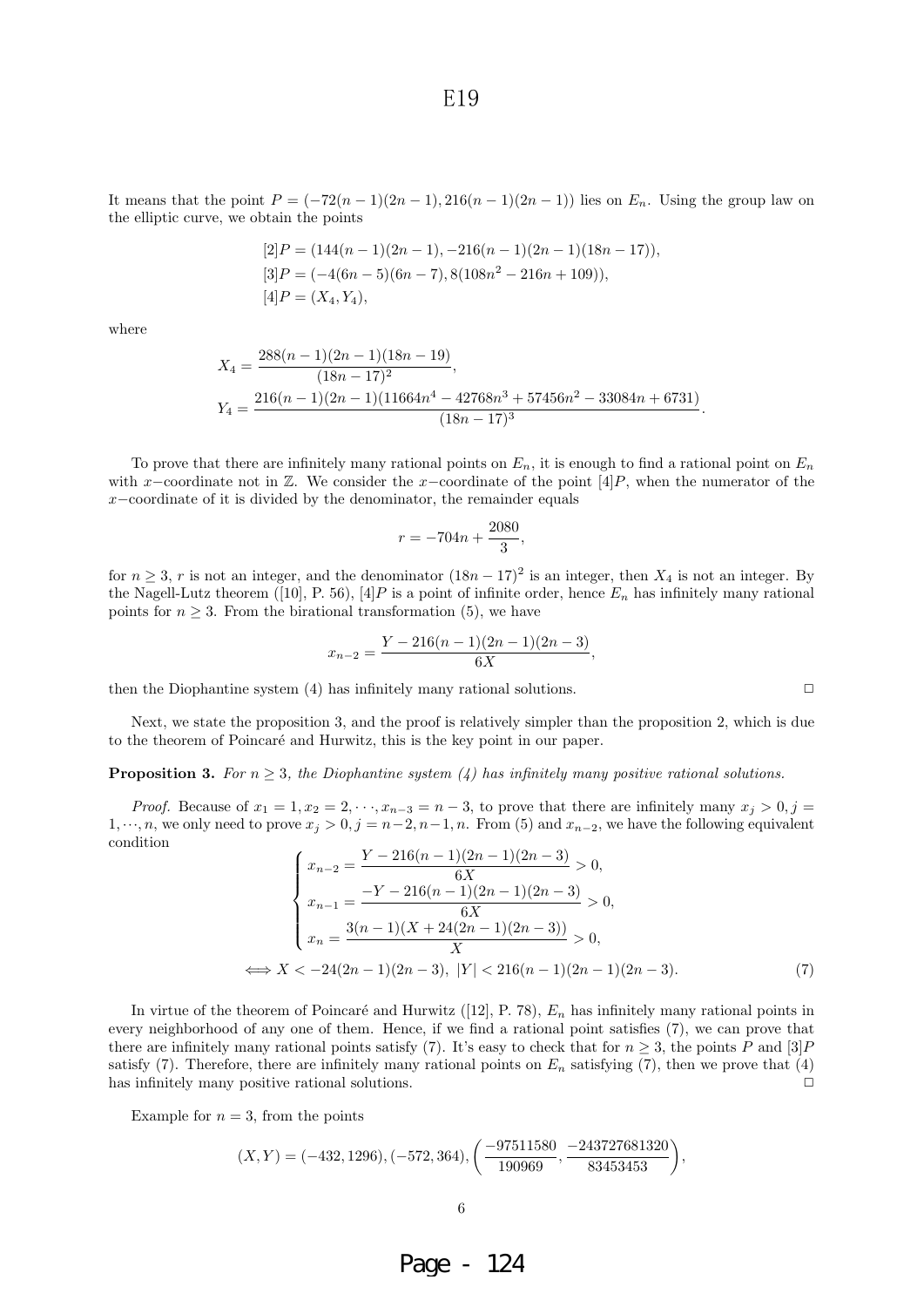

Figure 2:  $E_3$ ,  $x = -360$  and  $y = \pm 6480$ 

we get

$$
(x_1, x_2, x_3) = (1, 2, 3), \left(\frac{318}{143}, \frac{29}{333}, \frac{113}{39}\right), \left(\frac{319586}{180577}, \frac{674461}{219811}, \frac{182271}{156883}\right).
$$

In figure 2, we display the elliptic curve  $E_3$  and the three lines of  $(7)$ , from it we find that the rational points, lie on the closed curve  $C$ , satisfy  $(7)$ .

### **4 The proof of Theorem 1**

*Proof.* Take any k positive rational solutions in (4), denote  $(x_{i1}, \dots, x_{in}), i = 1, \dots, k$ , where  $x_{i1} = 1, x_{i2} =$  $2, \dots, x_{i,n-3} = n-3$ . Let d be the least common denominator of all the numbers  $x_{ij}$   $(j = 1, \dots, n, i \leq k)$ , we have

$$
x_{ij} = \frac{a_{ij}}{d}, \ a_{ij} \in \mathbb{Z}^+, \ (gcd_{i,j} (a_{ij}), d) = 1,
$$

where  $a_{i1} = d, a_{i2} = 2d, \dots, a_{i,n-3} = (n-3)d$ .

Then

$$
\sum_{i=1}^{n} a_{ij} = \frac{n(n+1)}{2}d, \ \sum_{i=1}^{n} a_{ij}^{3} = \frac{n^{2}(n+1)^{2}}{4}d^{3} \ (i \le k),
$$

hence

$$
gcd_{i,j}(a_{ij}) = 1.
$$

For two sets of solutions  $\{(x_{i1}, \dots, x_{in}), i \leq k\}$  and  $\{(x'_{i1}, \dots, x'_{in}), i \leq k\}$ , if the sets of *n*-tuples of positive integers  $\{(a_{i1}, \dots, a_{in}), i \leq k\}$  and  $\{(a'_{i1}, \dots, a'_{in}), i \leq k\}$  coincide, then  $d = d'$ . Hence, the sets of solutions themselves coincide.

By proposition 3, there are infinitely many choices of  $k$  n–tuples from an infinite set, and  $gcd_{i,j}(a_{ij}) = 1$ , hence for every positive integer k, there exists infinitely many primitive sets of k n–tuples of positive integers with the same sum and the same sum of their cubes. with the same sum and the same sum of their cubes.

# 7

Page - 125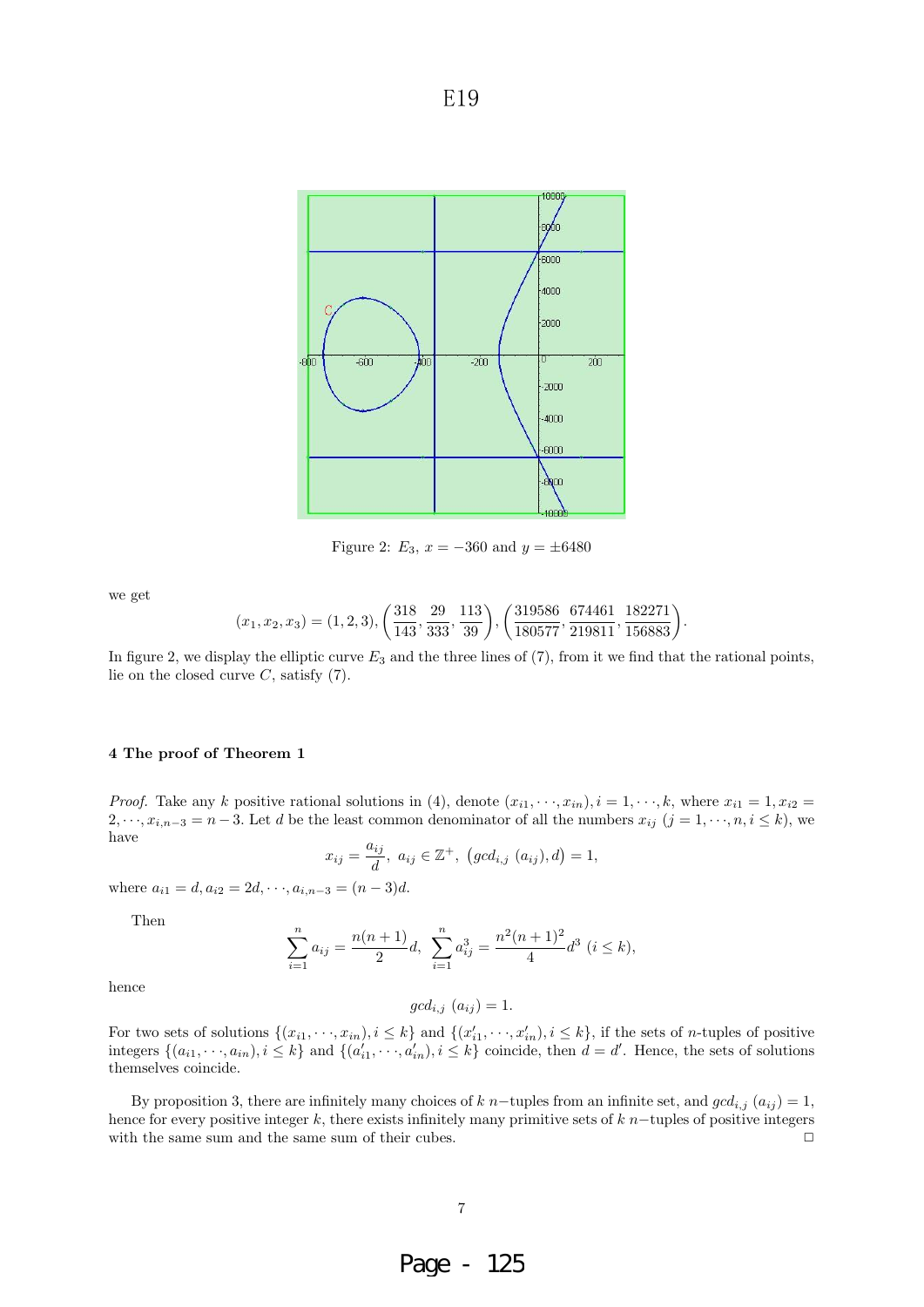Example for  $n = 3$ , from the positive rational triples

$$
(x_1, x_2, x_3) = (1, 2, 3), \left(\frac{318}{143}, \frac{29}{333}, \frac{113}{39}\right), \left(\frac{319586}{180577}, \frac{674461}{219811}, \frac{182271}{156883}\right),
$$

we have  $d = 33853311921$ , then the three triples of positive integers

(33853311921, 67706623842, 101559935763), (75282190146, 29749880173, 98087801207), (59913746178, 39331712277, 103874413071)

have the same sum 203119871526 and the same sum of their cubes 1396709184949924985734645154986596.

#### **5 Two open questions**

When we communicated with Professor Michael Zieve, he posed some questions, where the following two are interesting.

Question 4. Whether there are infinitely many n−tuples of positive integers have no common element with the same sum and the same sum of their cubes for  $n \geq 4$ ?

In this paper, we do it for  $n = 3$  by using (5),  $x_{n-2}$  and some calculations. But for  $n = 4$ , we get the rational quadruples which all have the form  $(1, x, y, z)$ , there is a common element 1 for all rational quadruples. It's natural to use a more restrictive definition of "primitive", i.e., the all n-tuples have no common element and the greatest common divisor of all elements is 1. Then question 4 is whether there are infinitely many "primitive" n−tuples of positive integers with the same sum and the same sum of their cubes for  $n \geq 4$ .

We conjecture that the answer to question 4 is yes, but we can't prove it for  $n \geq 4$ . There are some examples for  $n = 4$ , such as  $(1, 2, 13, 24)$  and  $(4, 5, 6, 25)$  have the same sum 40 and the same sum of their cubes 16030,  $(1, 2, 17, 20)$  and  $(3, 6, 8, 23)$  have the same sum 40 and the same sum of their cubes 12922,  $(1, 2, 19, 24)$  and  $(4, 6, 9, 27)$  have the same sum 46 and the same sum of their cubes 20692.

**Question 5.** For which triples  $(i, j, k)$  of positive integers such that the Diophantine system

$$
\begin{cases} x + y + z = i + j + k, \\ x^3 + y^3 + z^3 = i^3 + j^3 + k^3, \end{cases}
$$
 (8)

has infinitely many rational solutions?

To this problem, we get an incomplete result but very interesting. Eliminating  $z$  of  $(8)$ , we get

$$
(i+j+k-y)x^{2} - (i+j+k-y)^{2}x + (i+j+k)y^{2} - (i+j+k)^{2}y + (i+j)(j+k)(k+j) = 0.
$$

Noting that  $(x, y, z)=(i, j, k)$  is a solution of (8), let  $y = t(x - i) + j$  in the above equation, we have

$$
(x-i)((t2 + t)x2 - ((2i + j + k)t2 + 2(i + k)t + i + k)x + (i2 + ik + ij)t2 + (i2 - 2ik - j2 + k2)t + (i + k)k) = 0.
$$

Solving it, we get

$$
x = i, \frac{(2i + j + k)t^2 + 2(i + k)t + i + k \pm \sqrt{\Delta}}{2(t^2 + t)},
$$

Page - 126

8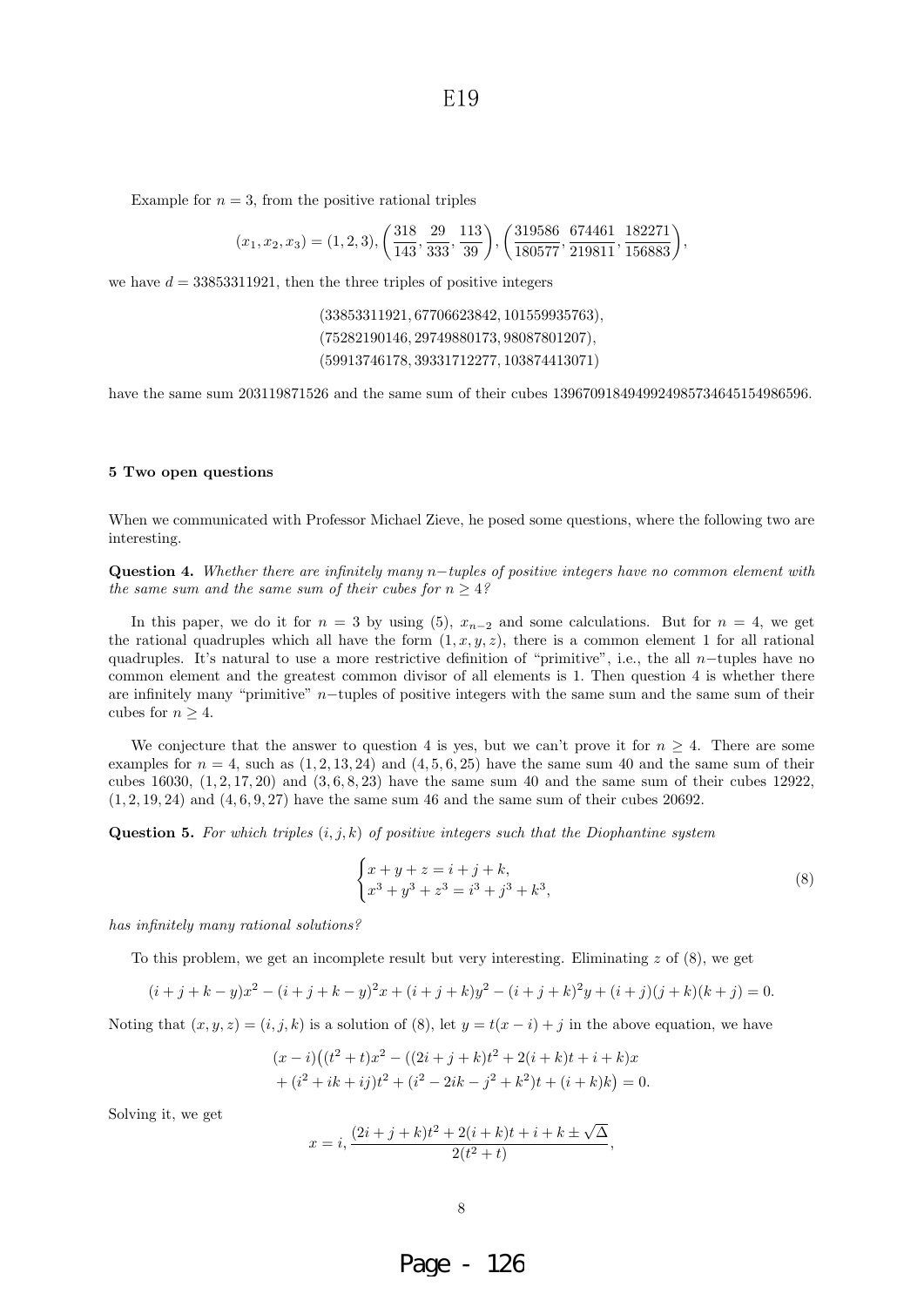where

$$
\Delta = (j+k)^2 t^4 + 4j(j+k)t^3 + 2(2i^2 + ij + ik + jk + 2j^2 - k^2)t^2 + 4i(i+k)t + (i+k)^2.
$$

If x is a rational number, we need  $\Delta$  to be a perfect square. Following the usual procedure described by Dickson ([8], P. 639), we can find values of t that would make  $\Delta$  a perfect square. One such value of t is given by

$$
t = -\frac{i^2 - k^2}{j^2 - k^2},
$$

and this leads to a rational solution of (8) as following

$$
\begin{cases}\nx_1(i,j,k) = x = \frac{i^3 + j^3 + k^3 - ijk - i j^2 - ik^2}{(i-j)(i-k)},\\
y_1(i,j,k) = y = -\frac{i^3 + j^3 + k^3 - ijk - i^2j - jk^2}{(i-j)(j-k)},\\
z_1(i,j,k) = z = \frac{i^3 + j^3 + k^3 - ijk - i^2k - j^2k}{(i-k)(j-k)}.\n\end{cases} \tag{9}
$$

By the symmetry of  $i, j, k$  in (9), we know that for  $i \neq j \neq k$ ,

$$
x_1(i, j, k) \neq y_1(i, j, k) \neq z_1(i, j, k).
$$

From (9), we get an identity

$$
\begin{cases} x_1(i,j,k) + y_1(i,j,k) + z_1(i,j,k) = i + j + k, \\ x_1(i,j,k)^3 + y_1(i,j,k)^3 + z_1(i,j,k)^3 = i^3 + j^3 + k^3, \end{cases}
$$

where  $i \neq j \neq k$  are arbitrary positive integers, replace i, j, k by  $x_1(i, j, k)$ ,  $y_1(i, j, k)$  and  $z_1(i, j, k)$ , respectively, to get another identity

$$
\begin{cases} x_2(i,j,k) + y_2(i,j,k) + z_2(i,j,k) = x_1(i,j,k) + y_1(i,j,k) + z_1(i,j,k), \\ x_2(i,j,k)^3 + y_2(i,j,k)^3 + z_2(i,j,k)^3 = x_1(i,j,k)^3 + y_1(i,j,k)^3 + z_1(i,j,k)^3. \end{cases}
$$

In fact, we can repeat this process any times to get an arbitrarily long Diophantine chains of the type

$$
\begin{cases} x_n(i,j,k) + y_n(i,j,k) + z_n(i,j,k) = \dots = x_1(i,j,k) + y_1(i,j,k) + z_1(i,j,k) = i + j + k, \\ x_n(i,j,k)^3 + y_n(i,j,k)^3 + z_n(i,j,k)^3 = \dots = x_1(i,j,k)^3 + y_1(i,j,k)^3 + z_1(i,j,k)^3 = i^3 + j^3 + k^3, \end{cases}
$$

where  $n = 1, 2, \cdots$ .

However, we can't prove the chains don't have cycles after some steps. On the other hand, the rational solutions, we get in this form, are not all positive.

Example, let  $(i, j, k) = (1, 2, 3)$ , from (9) we have

$$
(x_1, y_1, z_1) = \left(\frac{17}{2}, -10, \frac{15}{2}\right),
$$

then

$$
(x_2, y_2, z_2) = \left(\frac{-5237}{148}, \frac{7834}{1295}, \frac{4947}{140}\right).
$$

In the future study, we shall deal with these two questions and more related problems from mathematical physics by using the methods of number theory.

Page - 127